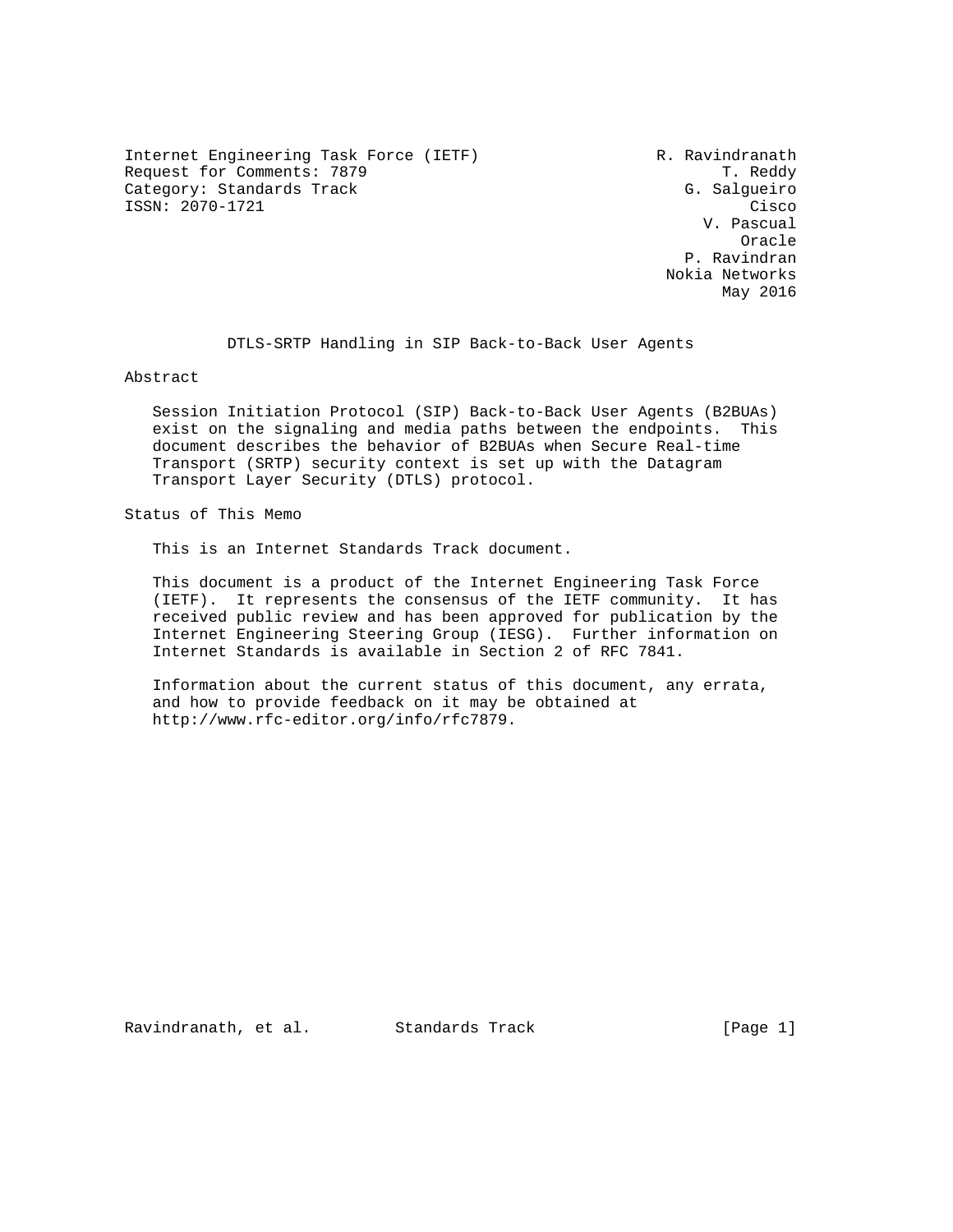# Copyright Notice

 Copyright (c) 2016 IETF Trust and the persons identified as the document authors. All rights reserved.

 This document is subject to BCP 78 and the IETF Trust's Legal Provisions Relating to IETF Documents (http://trustee.ietf.org/license-info) in effect on the date of publication of this document. Please review these documents carefully, as they describe your rights and restrictions with respect to this document. Code Components extracted from this document must include Simplified BSD License text as described in Section 4.e of the Trust Legal Provisions and are provided without warranty as described in the Simplified BSD License.

Table of Contents

| Introduction                                                |    |
|-------------------------------------------------------------|----|
| Overview<br>$1\quad1$                                       | 3  |
| 1.2. Goals and Scope of this Document                       |    |
| 2.                                                          | 4  |
| B2BUAs Procedures to Allow End-to-End DTLS-SRTP<br>3.       | 5  |
| 4. Signaling-Plane B2BUA Handling of DTLS-SRTP              | 5  |
| 4.1.                                                        | 6  |
| 4.2. Signaling-Only and SDP-Modifying Signaling-Only B2BUAs | 6  |
| 5. Media-Plane B2BUA Handling of DTLS-SRTP                  | 6  |
|                                                             | 6  |
|                                                             | 6  |
| 5.1.2. RTP- and RTCP-Aware Media-Aware B2BUA                | 8  |
| б.                                                          | 9  |
| 7 <sup>1</sup>                                              | 10 |
| $\mathsf{R}$                                                | 11 |
| 8.1. Normative References                                   | 11 |
| 8.2. Informative References                                 | 11 |
|                                                             | 12 |
|                                                             | 12 |
|                                                             | 13 |

Ravindranath, et al. Standards Track [Page 2]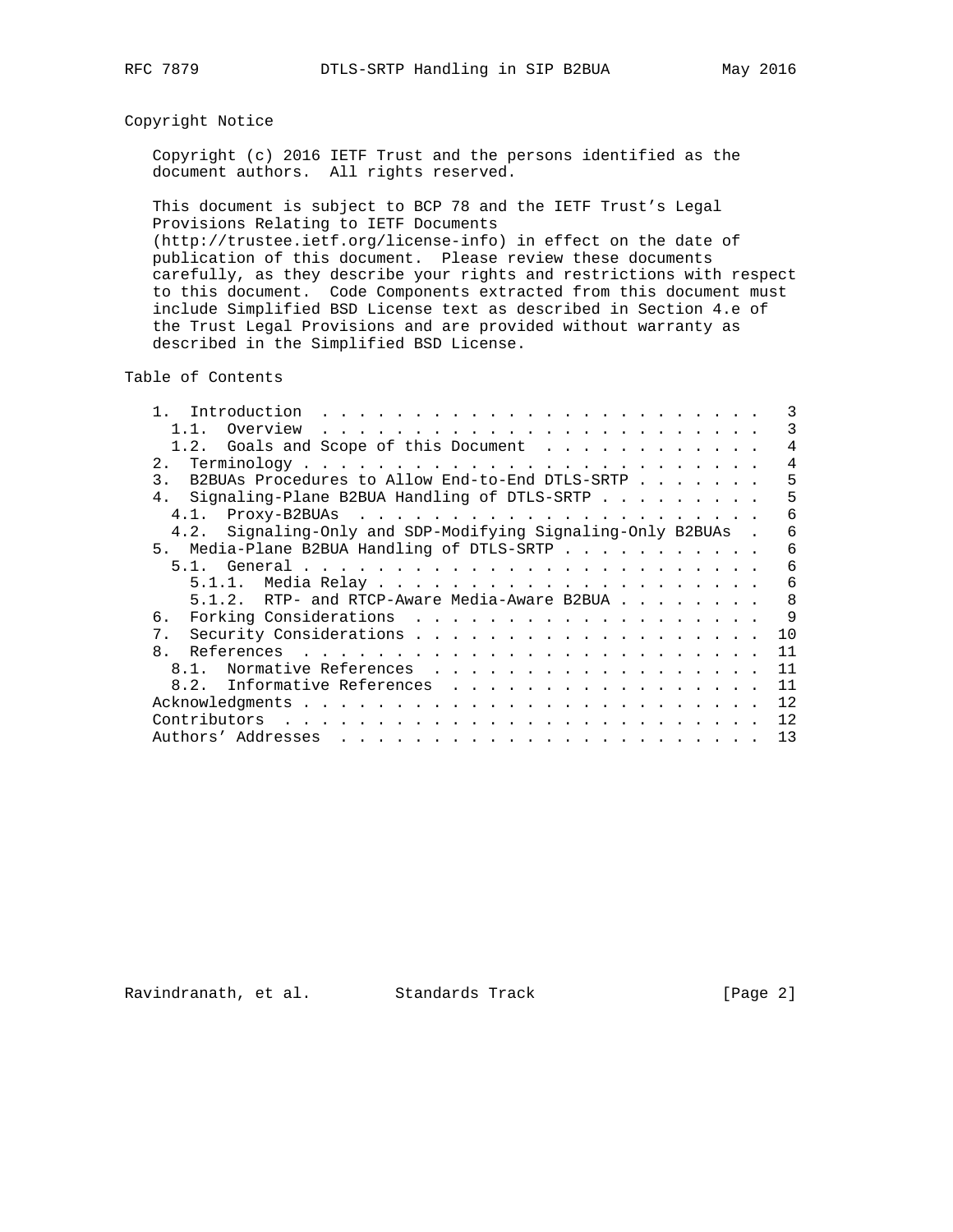# 1. Introduction

#### 1.1. Overview

 [RFC5763] describes how the Session Initiation Protocol (SIP) [RFC3261] can be used to establish a Secure Real-time Transport Protocol (SRTP) [RFC3711] security context with the Datagram Transport Layer Security (DTLS) protocol [RFC6347]. It describes a mechanism for transporting a certificate fingerprint using the Session Description Protocol (SDP) [RFC4566]. The fingerprint identifies the certificate that will be presented during the DTLS handshake. DTLS-SRTP is currently defined for point-to-point media sessions, in which there are exactly two participants. Each DTLS- SRTP session (described in Section 3 of [RFC5764]) contains a single DTLS connection (if RTP and RTP Control Protocol (RTCP) are multiplexed) or two DTLS connections (if RTP and RTCP are not multiplexed), and either two SRTP contexts (if media traffic is flowing in both directions on the same 5-tuple) or one SRTP context (if media traffic is only flowing in one direction).

 In many SIP deployments, SIP Back-to-Back User Agents (B2BUA) entities exist on the SIP-signaling path between the endpoints. As described in [RFC7092], these B2BUAs can modify SIP and SDP information. For example, as described in Section 3.1.3 of [RFC7092], SDP-modifying signaling-only B2BUAs can potentially modify the SDP. B2BUAs can also be present on the media path, in which case they modify parts of the SDP information (like IP address, port) and subsequently modify the RTP headers as well. Such B2BUAs are referred to as "media-plane B2BUAs". [RFC7092] describes two different categories of media-plane B2BUAs, according to the level of activities performed on the media plane.

 When B2BUAs are present in a call between two SIP User Agents (UAs), they often make end-to-end DTLS-SRTP sessions impossible. An "end to-end DTLS-SRTP session" means that man-in-the-middle devices cannot break the DTLS-SRTP session between the endpoints. In other words, the man-in-the-middle device cannot create a separate DTLS-SRTP session between the client and the middle device on one side, and the middle device and the remote peer on the other side. B2BUAs may be deployed for address hiding or media latching [RFC7362], although Traversal Using Relays around NAT (TURN) and Interactive Connectivity Establishment (ICE) are expected to be used more often for this purpose as it provides better security properties. Such B2BUAs are able to perform their functions without requiring termination of DTLS-SRTP sessions, i.e., these B2BUAs need not act as DTLS proxy and decrypt the RTP payload.

Ravindranath, et al. Standards Track [Page 3]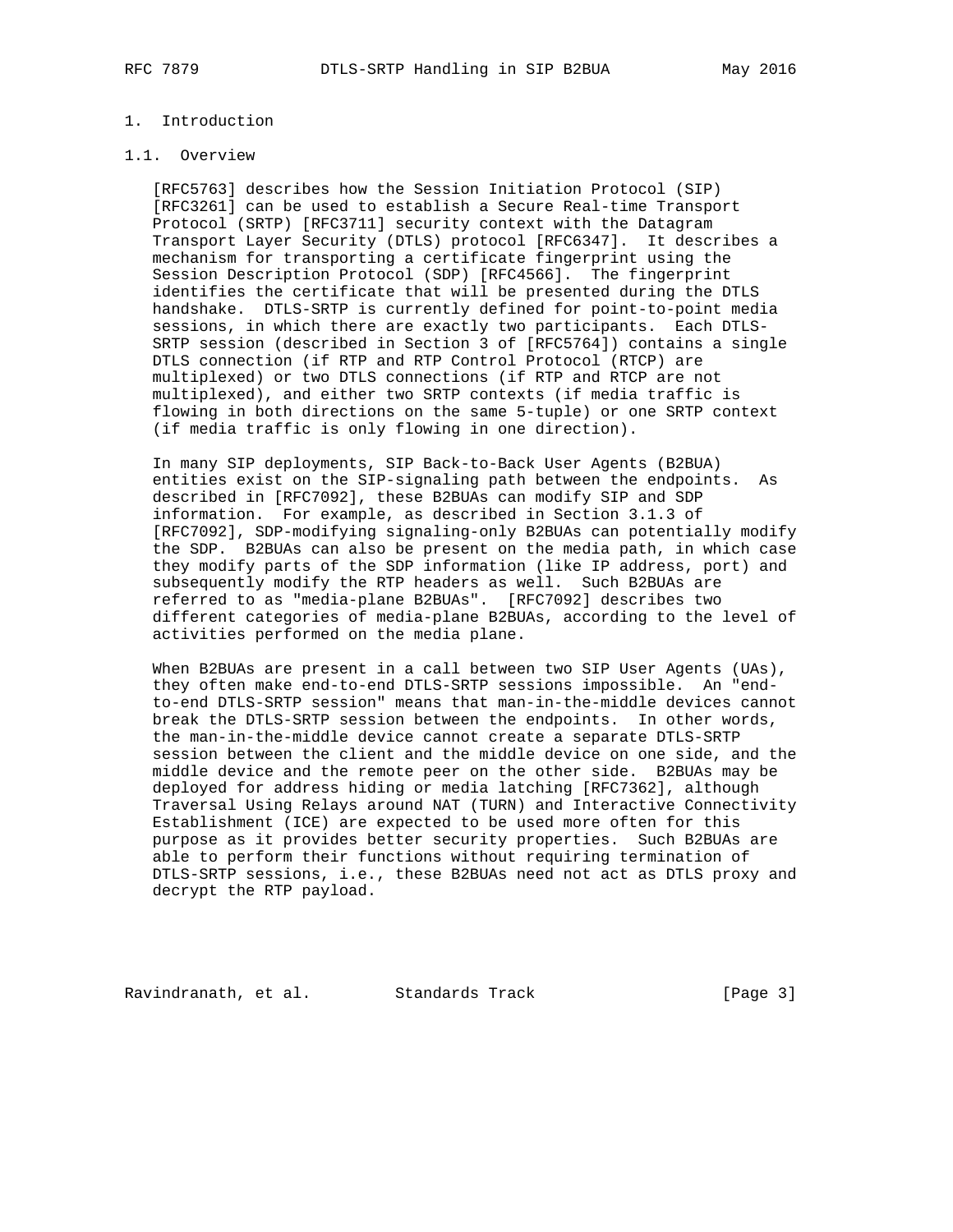#### 1.2. Goals and Scope of this Document

 A B2BUA could be deployed for address hiding or media latching as described in [RFC7362]. Such B2BUAs only terminate the media plane at the IP and transport (UDP/TCP) layers and may inspect the RTP headers or RTP Control Protocol (RTCP) packets. The goal of this specification is to provide guidance on how such B2BUAs function without breaking the end-to-end DTLS-SRTP session. A B2BUA could also terminate the media, or modify the RTP headers or RTP Control Protocol (RTCP) packets. Such B2BUAs will not allow end-to-end DTLS- SRTP. The recommendations made in this document are not expected to be applied by B2BUAs terminating DTLS-SRTP sessions given deployment reality.

 This specification assumes that a B2BUA is not providing identity assurance and is not authorized to terminate the DTLS-SRTP session. A B2BUA that provides identity assurance on behalf of endpoints behind it can modify any portion of SIP and SDP before it generates the identity signature. As the B2BUA is generating the identity signature, it is not possible to detect if a B2BUA has terminated the DTLS-SRTP session. B2BUAs providing identity assurance and terminating DTLS-SRTP sessions are out of scope of this document.

 The following sections describe the behavior B2BUAs can follow to avoid breaking end-to-end DTLS-SRTP sessions.

2. Terminology

 The key words "MUST", "MUST NOT", "REQUIRED", "SHALL", "SHALL NOT", "SHOULD", "SHOULD NOT", "RECOMMENDED", "MAY", and "OPTIONAL" in this document are to be interpreted as described in [RFC2119].

Transport Address: The combination of an IP address and port number.

The following generalized terms are defined in [RFC3261], Section 6.

 B2BUA: A SIP Back-to-Back User Agent, which is the logical combination of a User Agent Server (UAS) and a User Agent Client (UAC).

UAS: A SIP User Agent Server.

UAC: A SIP User Agent Client.

 All of the pertinent B2BUA terminology and taxonomy used in this document are based on [RFC7092].

Ravindranath, et al. Standards Track [Page 4]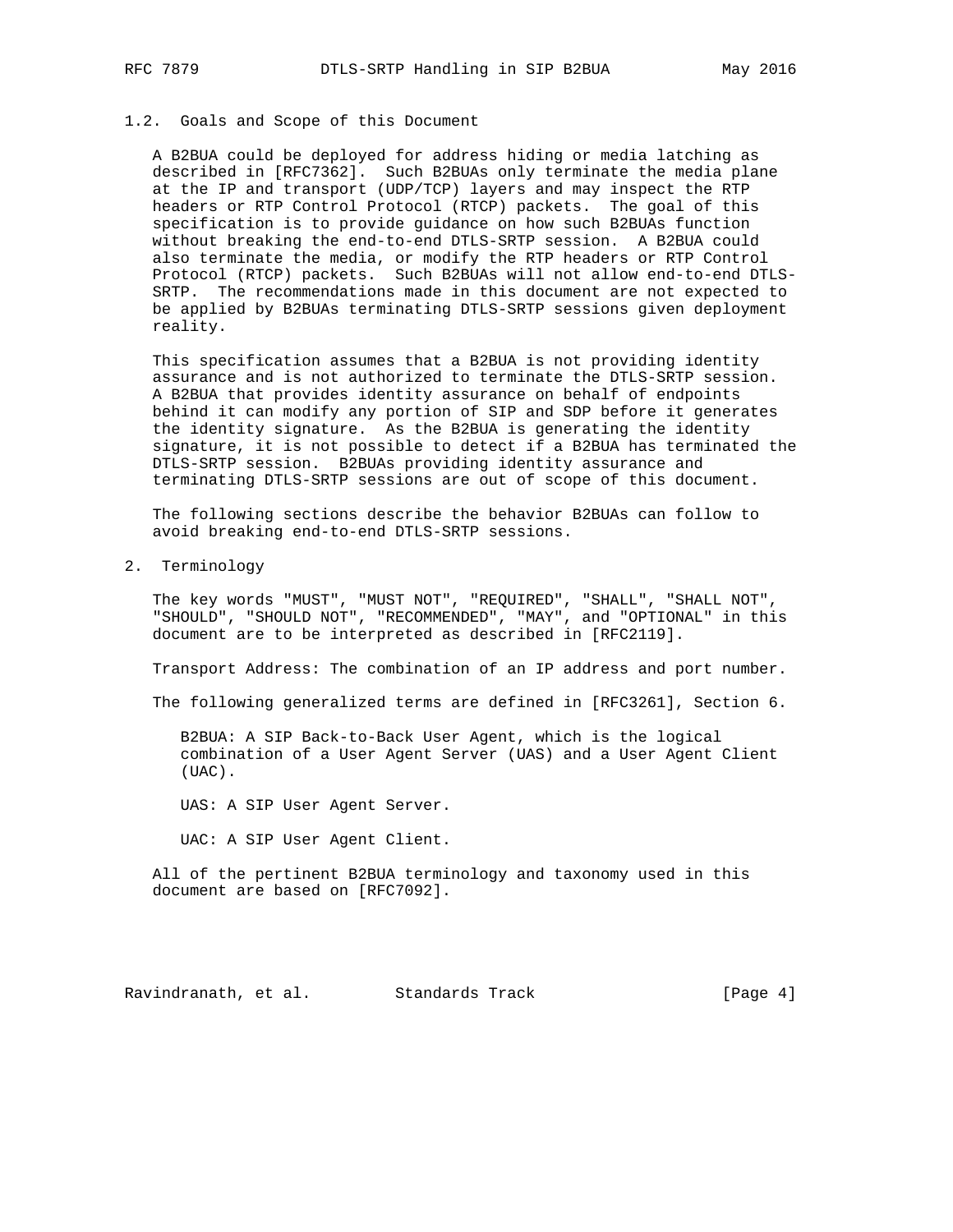It is assumed the reader is already familiar with the fundamental concepts of the RTP protocol [RFC3550] and its taxonomy [RFC7656], as well as those of SRTP [RFC3711] and DTLS [RFC6347].

3. B2BUAs Procedures to Allow End-to-End DTLS-SRTP

 A B2BUA MUST follow the rules mentioned below to allow end-to-end DTLS-SRTP sessions.

- 1. B2BUAs MUST forward the certificate fingerprint and SDP setup attribute it receives from one endpoint unmodified towards the other endpoint and vice versa.
- 2. The enhancements described in [RFC4474] provide a means for signing portions of SIP requests in order to provide identity assurance and certificate pinning by providing an identity signature over the SDP that carries the fingerprint of keying for DTLS-SRTP [RFC5763]. B2BUAs can identify that the enhancements in [RFC4474] are used for identity assurance if the SIP request contains both Identity and Identity-Info headers. In cases where endpoints use [RFC4474], B2BUAs MUST ensure that it does not modify any of the information used to construct the identity signature. This includes the entire SDP body and portions of the SIP header as described in [RFC4474]. In this case, a B2BUA cannot act as a media-relay B2BUA.
- 3. [SIP-ID] is introduced to overcome the limitations of [RFC4474] (discussed in Section 1 of [SIP-ID]). Unlike [RFC4474], [SIP-ID] does not generate an identity signature over material that intermediaries in the field commonly alter. In this case, a B2BUA can act as a media-relay B2BUA. B2BUAs can identify that [SIP-ID] is used for identity assurance if the SIP request contains an Identity header but does not include an Identity-Info header. The Identity-Info header is deprecated in [SIP-ID]. A B2BUA MUST ensure that it does not modify any of the headers used to construct the identity signature.
- 4. Both media relays and media-aware relays MUST NOT modify the authenticated portion of RTP and RTCP packets, and MUST NOT modify the authentication tag in the RTP and RTCP packets.
- 4. Signaling-Plane B2BUA Handling of DTLS-SRTP

 Section 3.1 of [RFC7092] describes different categories of signaling plane B2BUAs. This section explains how these B2BUAs are expected to comply with the recommendations in Section 3.

Ravindranath, et al. Standards Track [Page 5]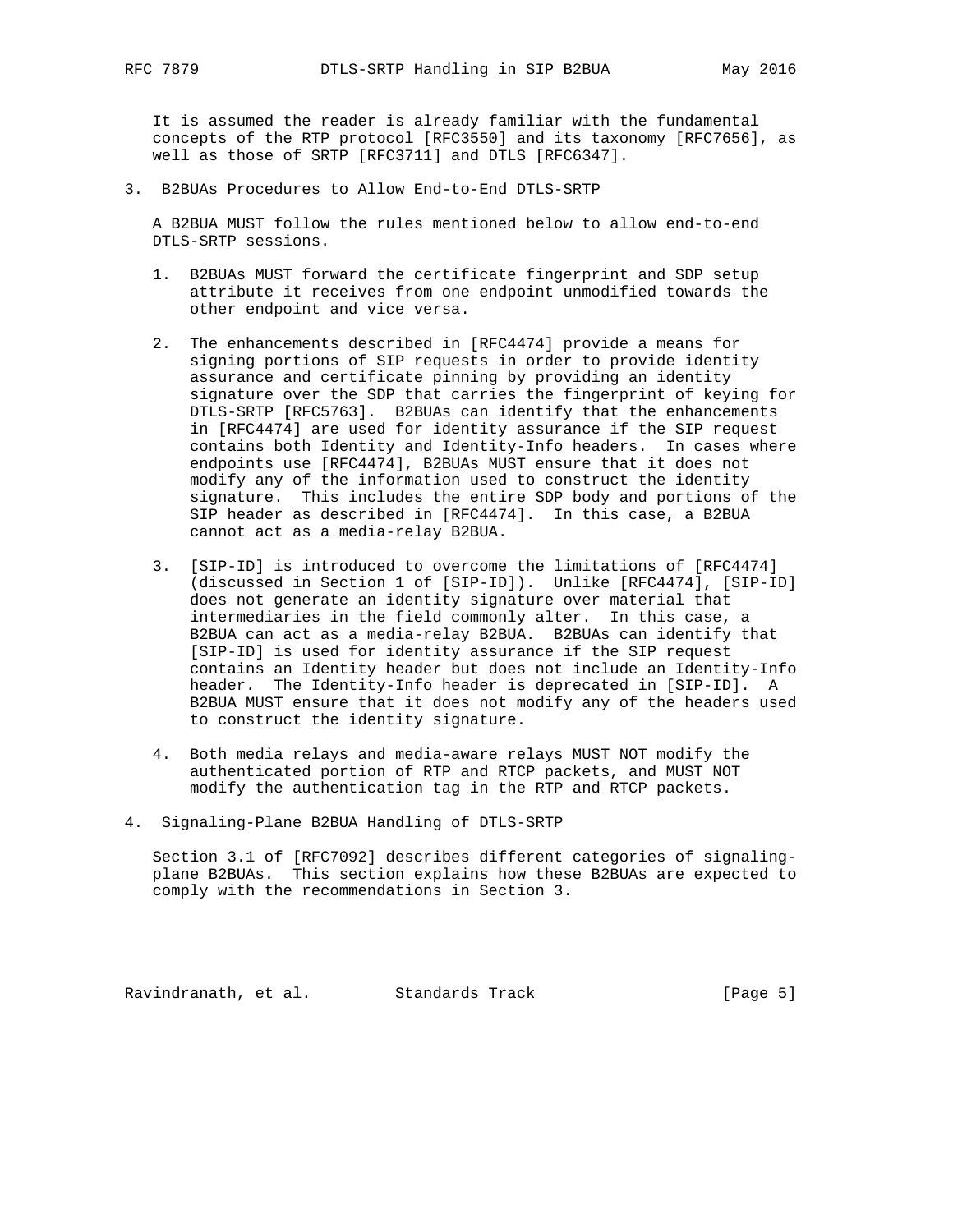# 4.1. Proxy-B2BUAs

 Proxy-B2BUAs, as defined in Section 3.1.1 of [RFC7092], modify only the Via and Record-Route SIP headers. These B2BUAs can continue to perform their function and still allow end-to-end DTLS-SRTP sessions since none of the headers used to construct the identity signature are modified.

### 4.2. Signaling-Only and SDP-Modifying Signaling-Only B2BUAs

 These categories of B2BUAs are likely to modify headers that are used to construct the identity signature. For example, a signaling-only B2BUA can modify the Contact URI. Such B2BUAs are likely to violate rule 2 or rule 3 in Section 3. Depending upon the application requirements, such a B2BUA may be able to limit modification of header fields to those allowed to be modified by [RFC4474] or [SIP-ID].

- 5. Media-Plane B2BUA Handling of DTLS-SRTP
- 5.1. General

 This section describes how the different types of media-plane B2BUAs defined in [RFC7092] are expected to comply with the recommendations in Section 3.

# 5.1.1. Media Relay

 From an application-layer point of view, a media relay (as defined in Section 3.2.1 of [RFC7092]) forwards all packets it receives on a negotiated connection, without inspecting or modifying the packet contents. A media relay only modifies the transport layer (UDP/TCP) and IP headers.

 A media-relay B2BUA follows rule 1 mentioned in Section 3 and forwards the certificate fingerprint and SDP setup attribute it receives from one endpoint unmodified towards the other endpoint and vice versa. The following example shows a SIP call establishment flow, with both SIP endpoints (user agents) using DTLS-SRTP, and a media-relay B2BUA.

Ravindranath, et al. Standards Track [Page 6]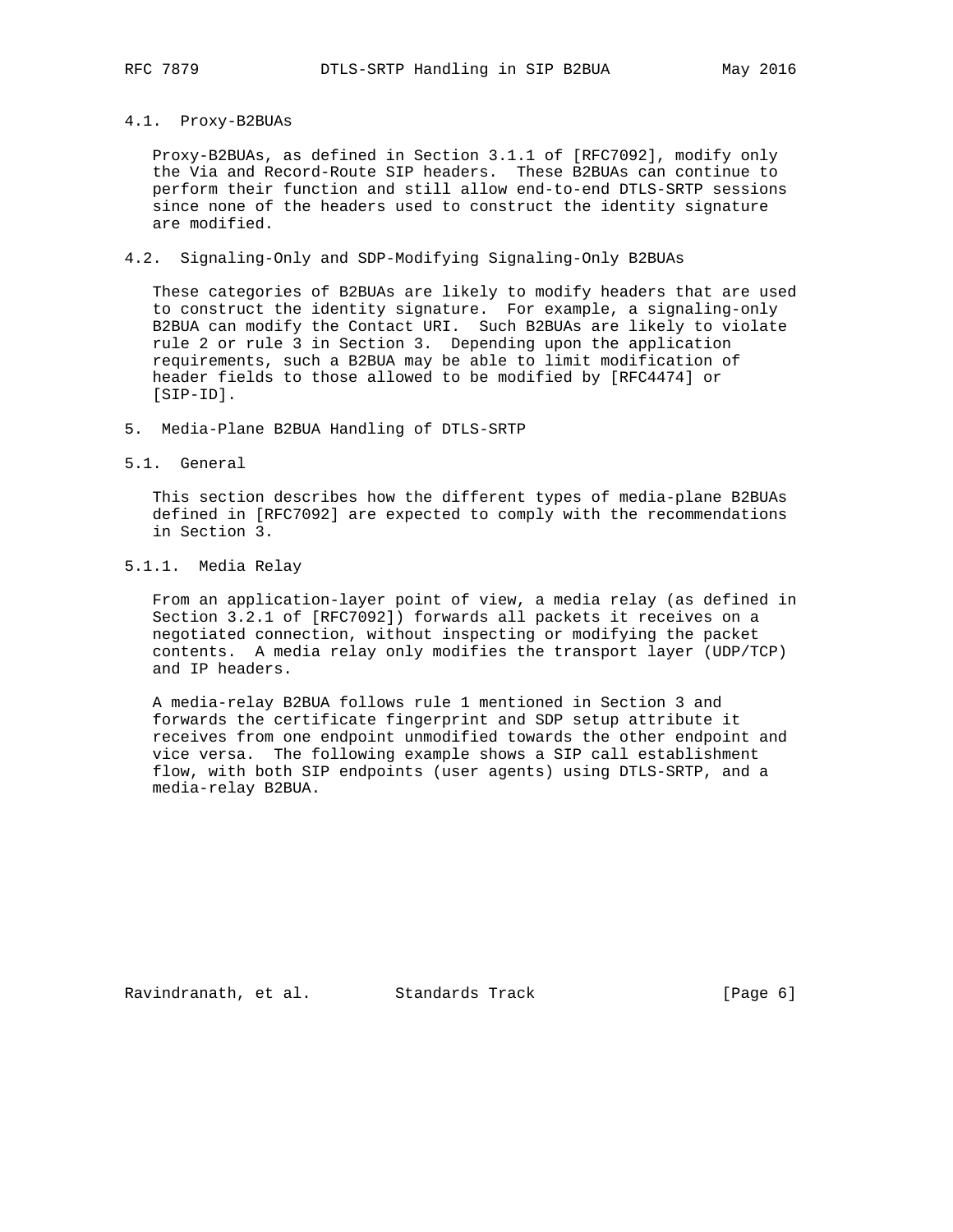+-------+ +-------------------+ +-----+ | Alice | | Media-Relay B2BUA | | Bob | +-------+ +-------------------+ +-----+  $|(1)$  INVITE  $|$  (3) INVITE  $|$  | a=setup:actpass | a=setup:actpass |  $|$  a=fingerprint1  $|$  a=fingerprint1  $|$  | (Alice's IP/port) | (B2BUAs IP/port) | |------------------------>|-------------------------->| | | | (2) 100 trying |<------------------------| |  $(4)$  100 trying | <-------------------------- | | | | | (5) 200 OK | a=setup:active a=fingerprint2 | | (Bob's IP/port) | |<------------------------|<--------------------------| (6) 200 OK a=setup:active a=fingerprint2 B2BUAs IP/port | (7, 8) ClientHello + use\_srtp | |<----------------------------------------------------| |(B2BUA changes transport(UDP/TCP) and IP header) | | | | | | | | (9,10) ServerHello + use\_srtp | |---------------------------------------------------->| |(B2BUA changes transport(UDP/TCP) and IP header) | | | | | | | | (11) | | | [Certificate exchange between Alice and Bob over | | DTLS ] | | | | |  $\vert$  (12)  $\vert$  |<---------SRTP/SRTCP-----------SRTP/SRTCP----------->| | [B2BUA changes transport(UDP/TCP) and IP headers] |

Figure 1: INVITE with SDP Call Flow for Media-Relay B2BUA

 Note: For brevity, the entire value of the SDP fingerprint attribute is not shown. The example here shows only one DTLS connection for the sake of simplicity. In reality, depending on whether the RTP and RTCP flows are multiplexed or demultiplexed, there will be one or two DTLS connections.

Ravindranath, et al. Standards Track [Page 7]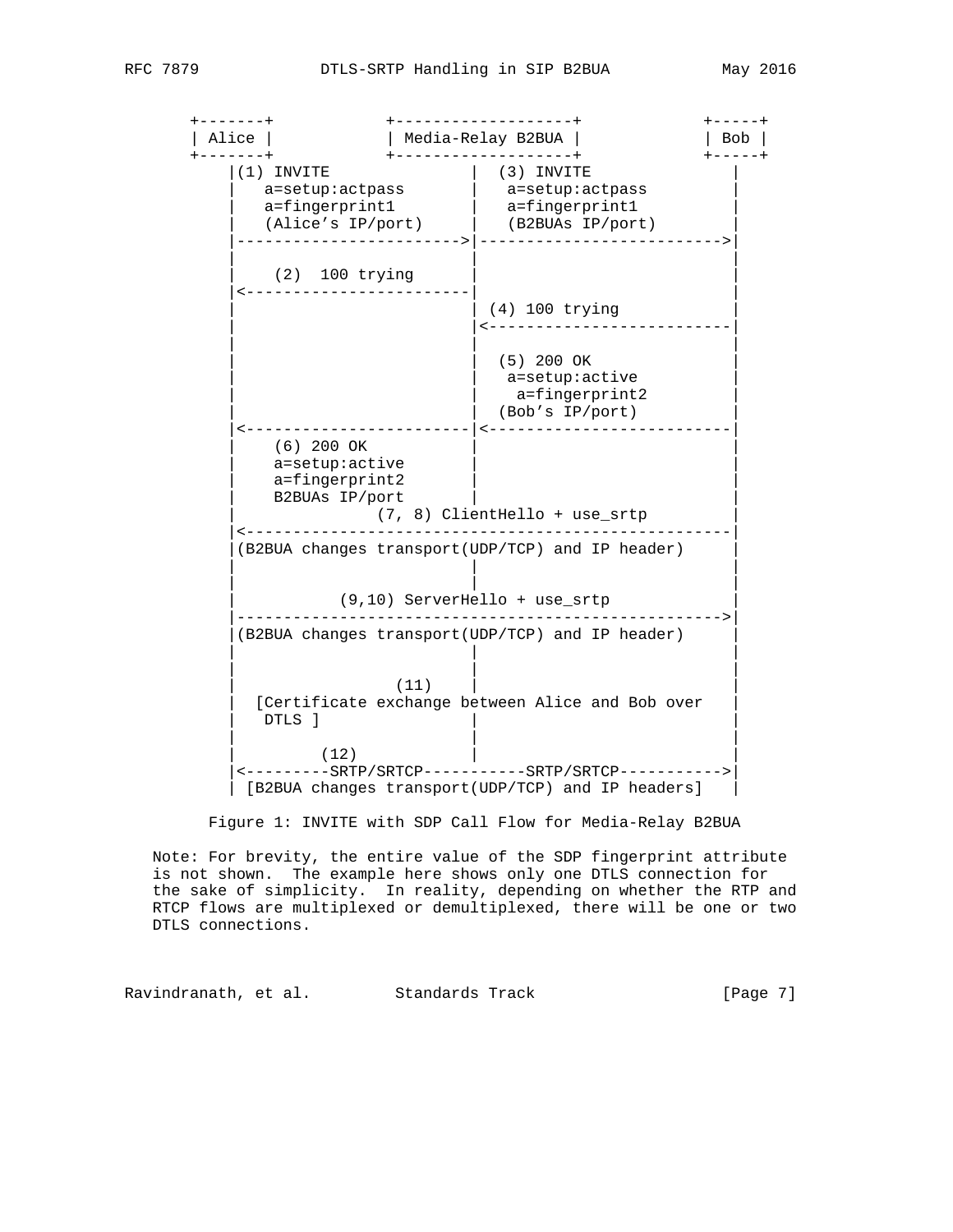If RTP and RTCP traffic is multiplexed on a single port as described in [RFC5761], then only a single DTLS connection is required between the peers. If RTP and RTCP are not multiplexed, then the peers would have to establish two DTLS connections. In this case, after receiving an INVITE request, Bob triggers the establishment of a DTLS connection. Note that the DTLS handshake and the sending of the INVITE response can happen in parallel; thus, the B2BUA has to be prepared to receive DTLS, Session Traversal Utilities for NAT (STUN), and media on the ports it advertised to Bob in the SDP offer before it receives an SDP answer from Bob. Since a media-relay B2BUA does not differentiate between a DTLS message, RTP, or any packet it receives, it only changes the transport layer (UDP/TCP) and IP headers and forwards the packet towards the other endpoint. The B2BUA cannot decrypt the RTP payload, as the payload is encrypted using the SRTP keys derived from the DTLS connection setup between Alice and Bob.

 If the endpoints use [RFC4474], a B2BUA cannot function as a media relay without violating rule 2 in Section 3. If [SIP-ID] is used, a B2BUA can modify the IP address in the c= line and the port in the m= line in the SDP as long as it does not otherwise violate rule 3 in Section 3.

5.1.2. RTP- and RTCP-Aware Media-Aware B2BUA

 Unlike the media relay discussed in Section 5.1.1, a media-aware relay as defined in Section 3.2.2 of [RFC7092] is aware of the type of media traffic it is receiving. There are two types of media-aware relays, those that merely inspect the RTP headers and unencrypted portions of RTCP packets, and those that inspect and modify the RTP headers and unencrypted portions of RTCP packets.

5.1.2.1. RTP Header and RTCP Packets Inspection

 An RTP-/RTCP-aware media relay does not modify the RTP headers and RTCP packets but only inspects the packets. Such B2BUAs follow rule 4 in Section 3 and can continue to do their function while allowing end-to-end DTLS-SRTP. Inspection by the B2BUA will not reveal the clear-text for encrypted parts of the SRTP/SRTCP packets.

5.1.2.2. RTP Header and RTCP Packet Modification

 A B2BUA cannot modify RTP headers or RTCP packets, as to do so it would need to act as a DTLS endpoint, terminate the DTLS-SRTP session, and decrypt/re-encrypt RTP packets. If a B2BUA modifies unencrypted or encrypted portions of the RTP or RTCP packets, then the integrity check will fail and the packet will be dropped by the endpoint. The unencrypted and encrypted portions of the RTP or RTCP

Ravindranath, et al. Standards Track (Page 8)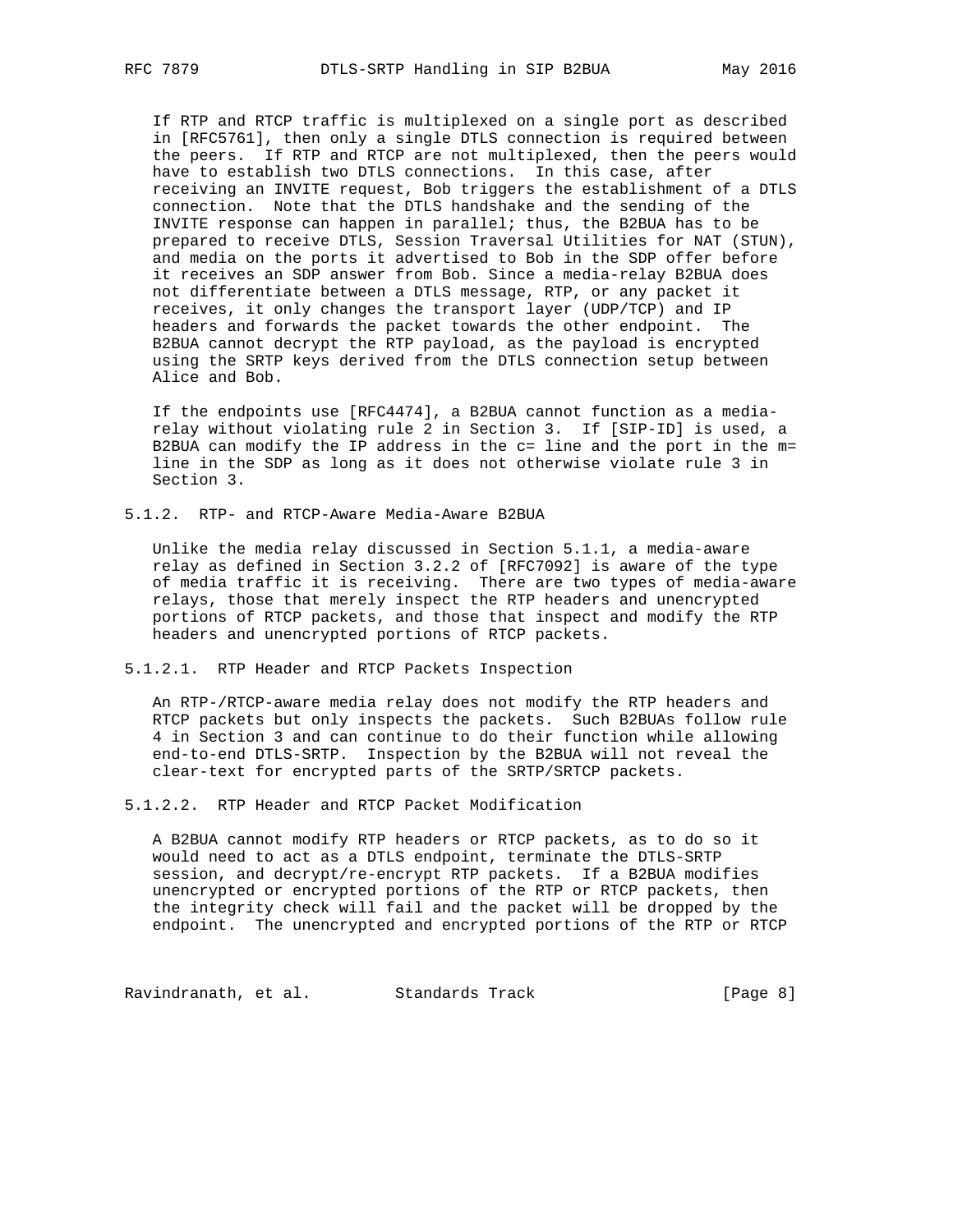packets are integrity protected using the HMAC algorithm negotiated during the DTLS handshake (discussed in Section 4.1.2 of [RFC5764]). B2BUAs have to follow the rules in Section 3 to avoid breaking the integrity of SRTP/SRTCP streams.

### 6. Forking Considerations

 Due to forking [RFC3261], a SIP request carrying an SDP offer sent by an endpoint (offerer) can reach multiple remote endpoints. As a result, multiple DTLS-SRTP sessions can be established, one between the endpoint that sent the SIP request and each of the remote endpoints that received the request. B2BUAs have to follow rule 1 in Section 3 while handling offer/answer and forward the certificate fingerprints and SDP setup attributes it received in the SDP answer from each endpoint (answerer) unmodified towards the offerer. Since each DTLS connection is set up on a unique 5-tuple, B2BUA replaces the answerer's transport addresses in each answer with its unique transport addresses so that the offerer can establish a DTLS connection with each answerer. The B2BUA, acting as a media relay here, follows rule 4 mentioned in Section 3.



#### Figure 2: B2BUA Handling Multiple Answers

 For instance, as shown in Figure 2, Alice sends a request with an offer and the request is forked. Alice receives answers from both Bob and Charlie. The B2BUA advertises different B2BUA transport addresses in each answer, as shown in Figure 2, where XXX and YYY represent different DTLS-SRTP sessions. The B2BUA replaces Bob's transport address (192.0.2.1:6666) in the answer with its transport address (192.0.2.3:7777) and Charlie's transport address

Ravindranath, et al. Standards Track [Page 9]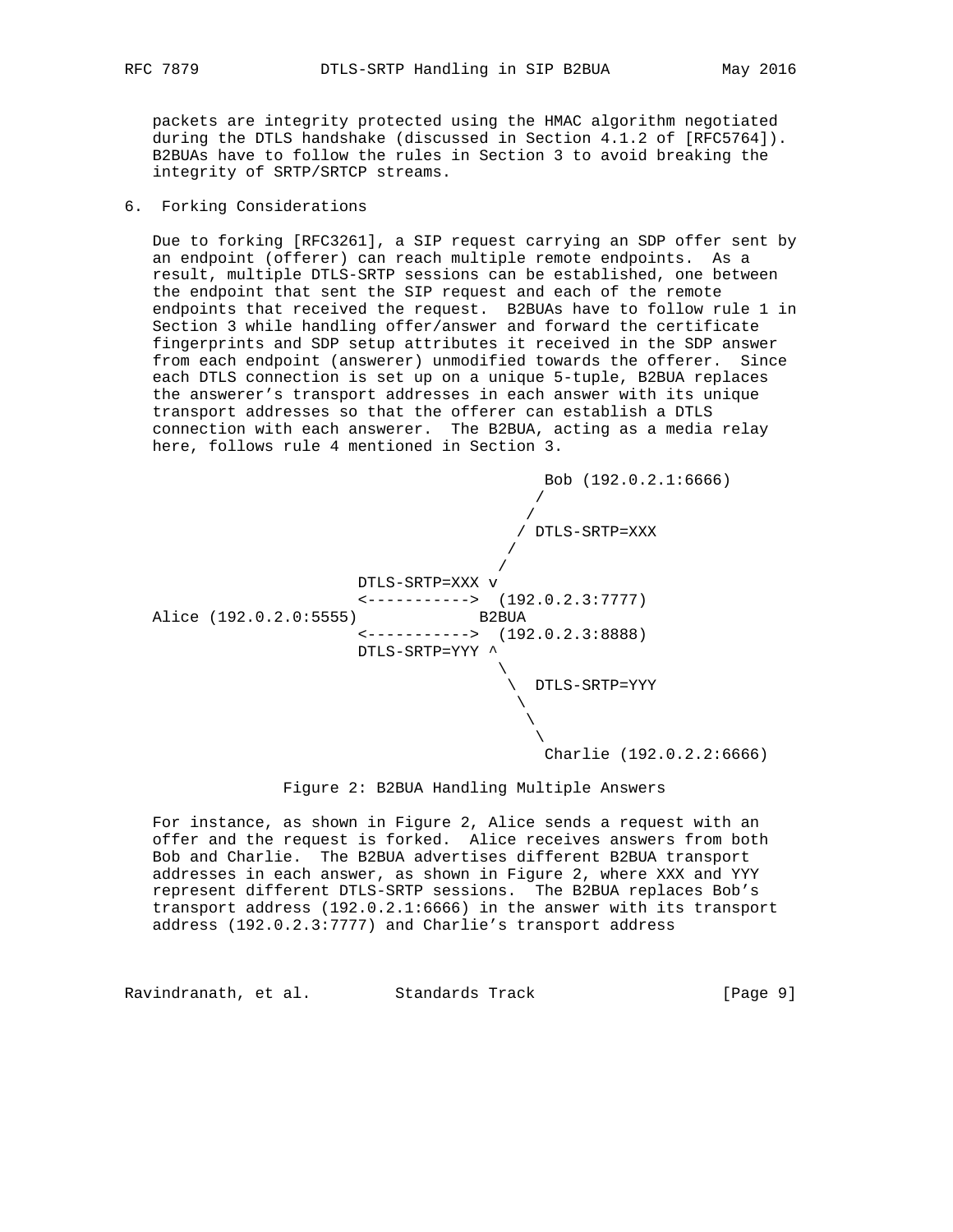(192.0.2.2:6666) in the answer with its transport address (192.0.2.3:8888). The B2BUA tracks the remote sources (Bob and Charlie) and associates them to the local sources that are used to send packets to Alice.

# 7. Security Considerations

 This document describes the behavior B2BUAs must follow to avoid breaking end-to-end DTLS-SRTP. Media relays that modify RTP or RTCP, or modify SIP header fields or SDP fields that are protected by the identity signature, are incompatible with end-to-end DTLS-SRTP. Such relays are out of scope for this document. Security considerations discussed in [RFC5763] are also applicable to this document. In addition, the B2BUA behaviors outlined in this document do not impact the security and integrity of a DTLS-SRTP session or the data exchanged over it. A malicious B2BUA can try to break into the DTLS connection, but such an attack can be prevented using the identity validation mechanism discussed in [RFC4474] or [SIP-ID]. Either the endpoints or the authentication service proxies involved in the call can use the identity validation mechanisms discussed in [RFC4474] or [SIP-ID] to validate the identity of peers and detect malicious B2BUAs that can attempt to terminate the DTLS connection to decrypt the RTP payload.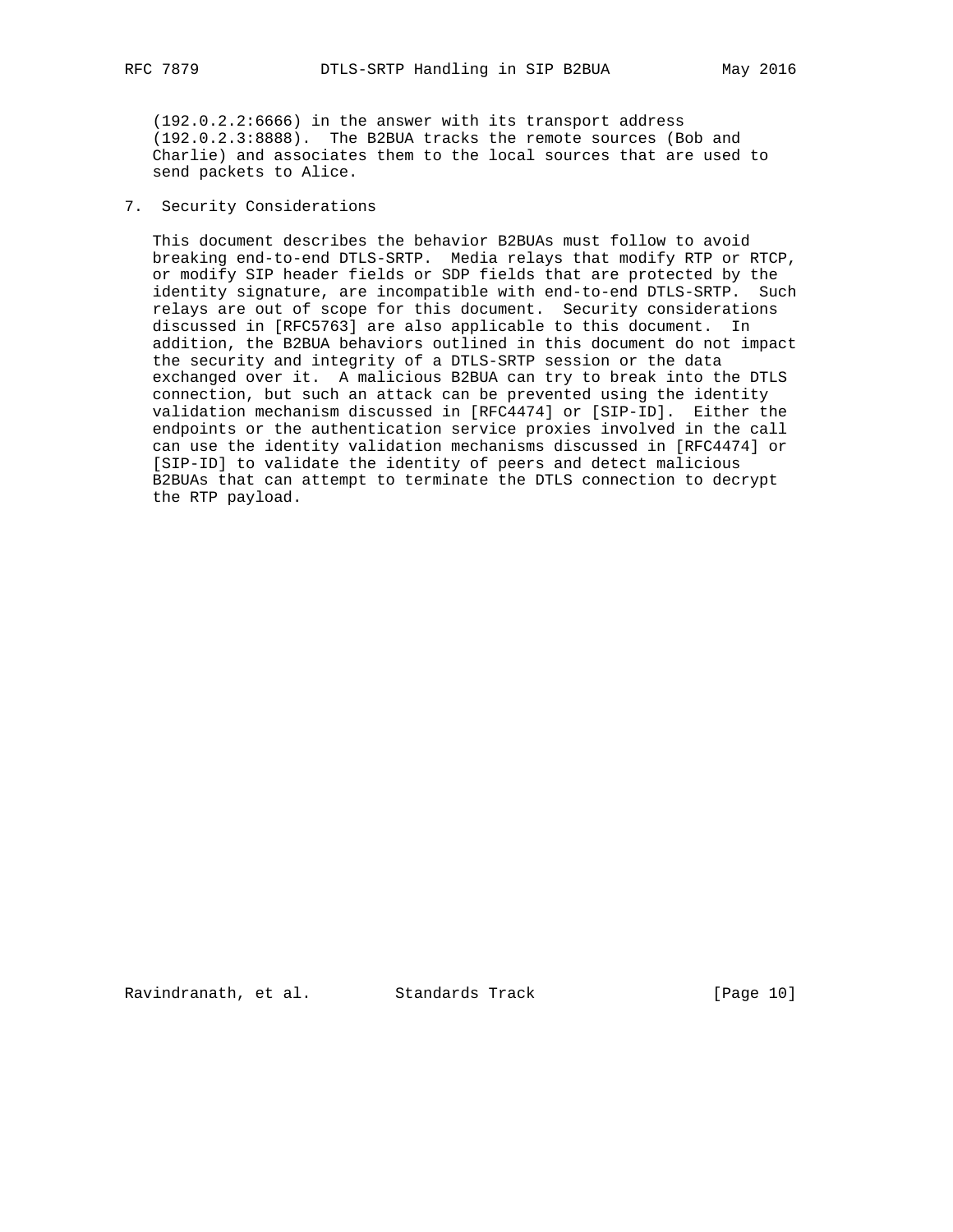# 8. References

- 8.1. Normative References
	- [RFC2119] Bradner, S., "Key words for use in RFCs to Indicate Requirement Levels", BCP 14, RFC 2119, DOI 10.17487/RFC2119, March 1997, <http://www.rfc-editor.org/info/rfc2119>.
	- [RFC3550] Schulzrinne, H., Casner, S., Frederick, R., and V. Jacobson, "RTP: A Transport Protocol for Real-Time Applications", STD 64, RFC 3550, DOI 10.17487/RFC3550, July 2003, <http://www.rfc-editor.org/info/rfc3550>.
	- [RFC3711] Baugher, M., McGrew, D., Naslund, M., Carrara, E., and K. Norrman, "The Secure Real-time Transport Protocol (SRTP)", RFC 3711, DOI 10.17487/RFC3711, March 2004, <http://www.rfc-editor.org/info/rfc3711>.
	- [RFC5763] Fischl, J., Tschofenig, H., and E. Rescorla, "Framework for Establishing a Secure Real-time Transport Protocol (SRTP) Security Context Using Datagram Transport Layer Security (DTLS)", RFC 5763, DOI 10.17487/RFC5763, May 2010, <http://www.rfc-editor.org/info/rfc5763>.
	- [RFC5764] McGrew, D. and E. Rescorla, "Datagram Transport Layer Security (DTLS) Extension to Establish Keys for the Secure Real-time Transport Protocol (SRTP)", RFC 5764, DOI 10.17487/RFC5764, May 2010, <http://www.rfc-editor.org/info/rfc5764>.
	- [RFC6347] Rescorla, E. and N. Modadugu, "Datagram Transport Layer Security Version 1.2", RFC 6347, DOI 10.17487/RFC6347, January 2012, <http://www.rfc-editor.org/info/rfc6347>.

#### 8.2. Informative References

- [RFC3261] Rosenberg, J., Schulzrinne, H., Camarillo, G., Johnston, A., Peterson, J., Sparks, R., Handley, M., and E. Schooler, "SIP: Session Initiation Protocol", RFC 3261, DOI 10.17487/RFC3261, June 2002, <http://www.rfc-editor.org/info/rfc3261>.
- [RFC4474] Peterson, J. and C. Jennings, "Enhancements for Authenticated Identity Management in the Session Initiation Protocol (SIP)", RFC 4474, DOI 10.17487/RFC4474, August 2006, <http://www.rfc-editor.org/info/rfc4474>.

Ravindranath, et al. Standards Track [Page 11]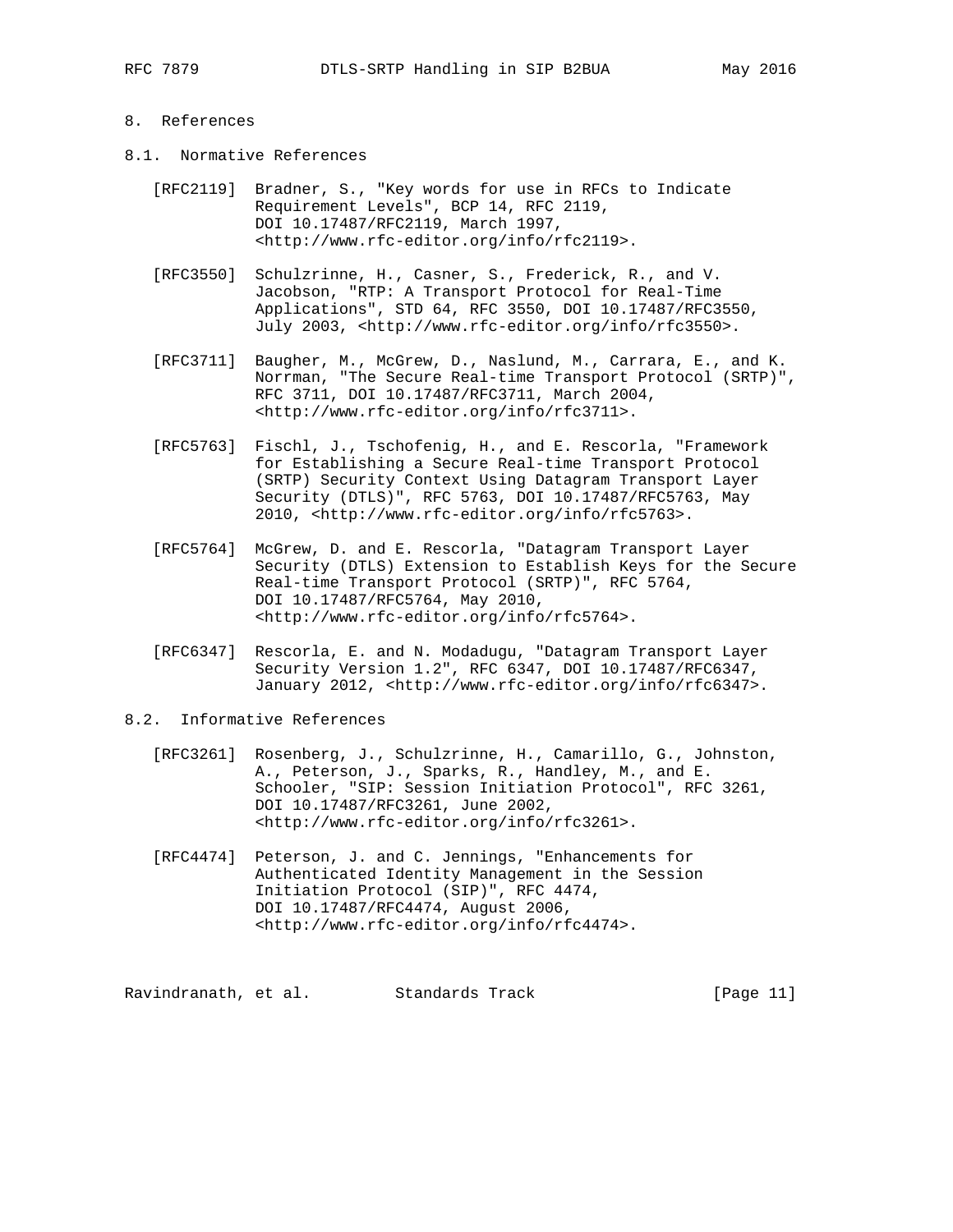- [RFC4566] Handley, M., Jacobson, V., and C. Perkins, "SDP: Session Description Protocol", RFC 4566, DOI 10.17487/RFC4566, July 2006, <http://www.rfc-editor.org/info/rfc4566>.
- [RFC5761] Perkins, C. and M. Westerlund, "Multiplexing RTP Data and Control Packets on a Single Port", RFC 5761, DOI 10.17487/RFC5761, April 2010, <http://www.rfc-editor.org/info/rfc5761>.
- [RFC7092] Kaplan, H. and V. Pascual, "A Taxonomy of Session Initiation Protocol (SIP) Back-to-Back User Agents", RFC 7092, DOI 10.17487/RFC7092, December 2013, <http://www.rfc-editor.org/info/rfc7092>.
- [RFC7362] Ivov, E., Kaplan, H., and D. Wing, "Latching: Hosted NAT Traversal (HNT) for Media in Real-Time Communication", RFC 7362, DOI 10.17487/RFC7362, September 2014, <http://www.rfc-editor.org/info/rfc7362>.
- [RFC7656] Lennox, J., Gross, K., Nandakumar, S., Salgueiro, G., and B. Burman, Ed., "A Taxonomy of Semantics and Mechanisms for Real-Time Transport Protocol (RTP) Sources", RFC 7656, DOI 10.17487/RFC7656, November 2015, <http://www.rfc-editor.org/info/rfc7656>.
- [SIP-ID] Peterson, J., Jennings, C., Rescorla, E., and C. Wendt, "Authenticated Identity Management in the Session Initiation Protocol (SIP)", Work in Progress, draft-ietf-stir-rfc4474bis-09, May 2016

#### Acknowledgments

 Special thanks to Lorenzo Miniero, Ranjit Avarsala, Hadriel Kaplan, Muthu Arul Mozhi, Paul Kyzivat, Peter Dawes, Brett Tate, Dan Wing, Charles Eckel, Simon Perreault, Albrecht Schwarz, Jens Guballa, Christer Holmberg, Colin Perkins, Ben Campbell, and Alissa Cooper for their constructive comments, suggestions, and early reviews that were critical to the formulation and refinement of this document. The authors would also like to thank Dan Romascanu, Vijay K. Gurbani, Francis Dupont, Paul Wouters, and Stephen Farrell for their review and feedback of this document.

# Contributors

Rajeev Seth provided substantial contributions to this document.

Ravindranath, et al. Standards Track [Page 12]